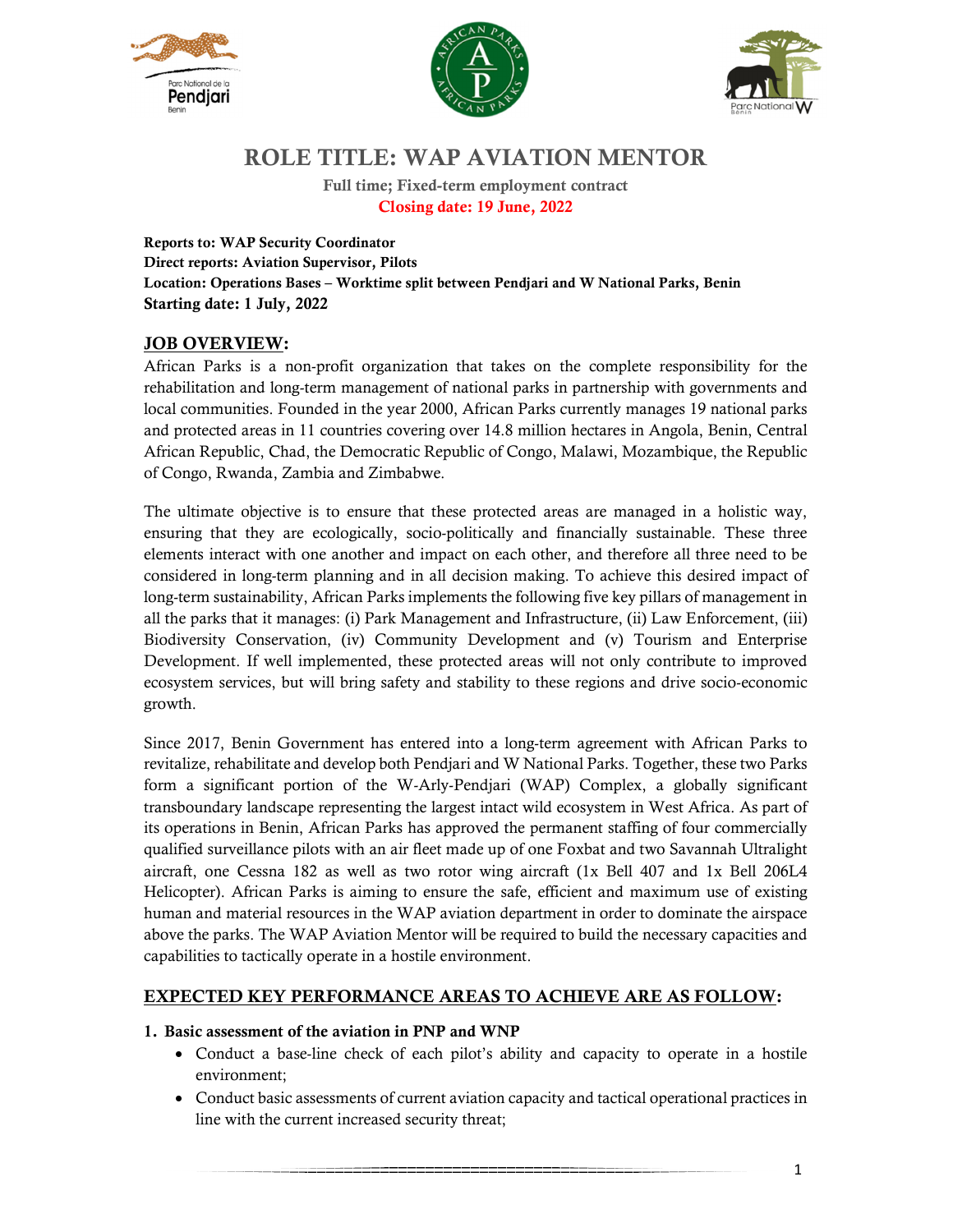- Assess and discuss with park managers, APN aviation management, the WAP aviation supervisor and security coordinator on areas that may need attention and intervention;
- Assist with the development/revision of internal guidelines for aviation tactical operations in the current context of the parks' operations;
- Assist in developing a capacity building plan.

#### **2. Capacity building and mentorship**

- Assist with the development of an advanced AP WAP aviation Training and Procedures Manual (TPM) and;
- Conduct advanced training as per the approved TPM on effective and safe aerial surveillance functions for pilots in both parks. Primary focus will be on low-level surveillance training as well as contingency training for emergency actions, including forced landings in hostile environments. Focus should include, but not be limited to:
	- $\checkmark$  Skill of safe surveillance flying in a light aircraft;
	- $\checkmark$  Aerial surveillance methods, tactics and focus areas
	- $\checkmark$  Evaluate the feasibility and expected impact of Night operations in the WAP operational area.;
	- Ground-to-air training procedures (coordinating rangers and aircraft in follow-up operations);
	- $\checkmark$  Coordination of joint air operations, such as coordinated follow-up or ORF operations with other aircraft and helicopters;
	- $\checkmark$  Pilot reaction and tactics to hostile actions such as encountering ground fire or supporting ground teams under fire;
	- $\checkmark$  Safe aerial package delivery techniques;
	- $\checkmark$  Planning of surveillance operations based on intelligence and terrain and threat picture.
	- $\checkmark$  Tactical Emergency / Trauma medical training
- Consult on the procurement of necessary equipment to ensure aviation operations are safely conducted during both day and night;
- Consult on alternative and assist in implementing new and planned aviation platforms and how these are to be used in order to function as force multipliers;
- Provide any other recommendations that may be useful in the short, medium and long term to operate safely in the WAP complex

## **3. Other**

- Ensure alignment of all aviation operations with AP SOPs and applicable legal prescripts
- Perform other duties as assigned and contribute to the success of the parks operations in Benin.

## **WHAT SUCCESS LOOKS LIKE IN 3 MONTHS:**

- Safe, Efficient and Effective Aerial support operation in Benin Parks within AP SOPs in the current security context.;
- Capacity of pilots to fly in a hostile environment are at the required level to operate comfortably and safely;
- Equipment necessary to be able to ensure safe and efficient operations is in place;
- Guidelines developed with clear recommendations on how to enhance aviation in the WAP via force multipliers;